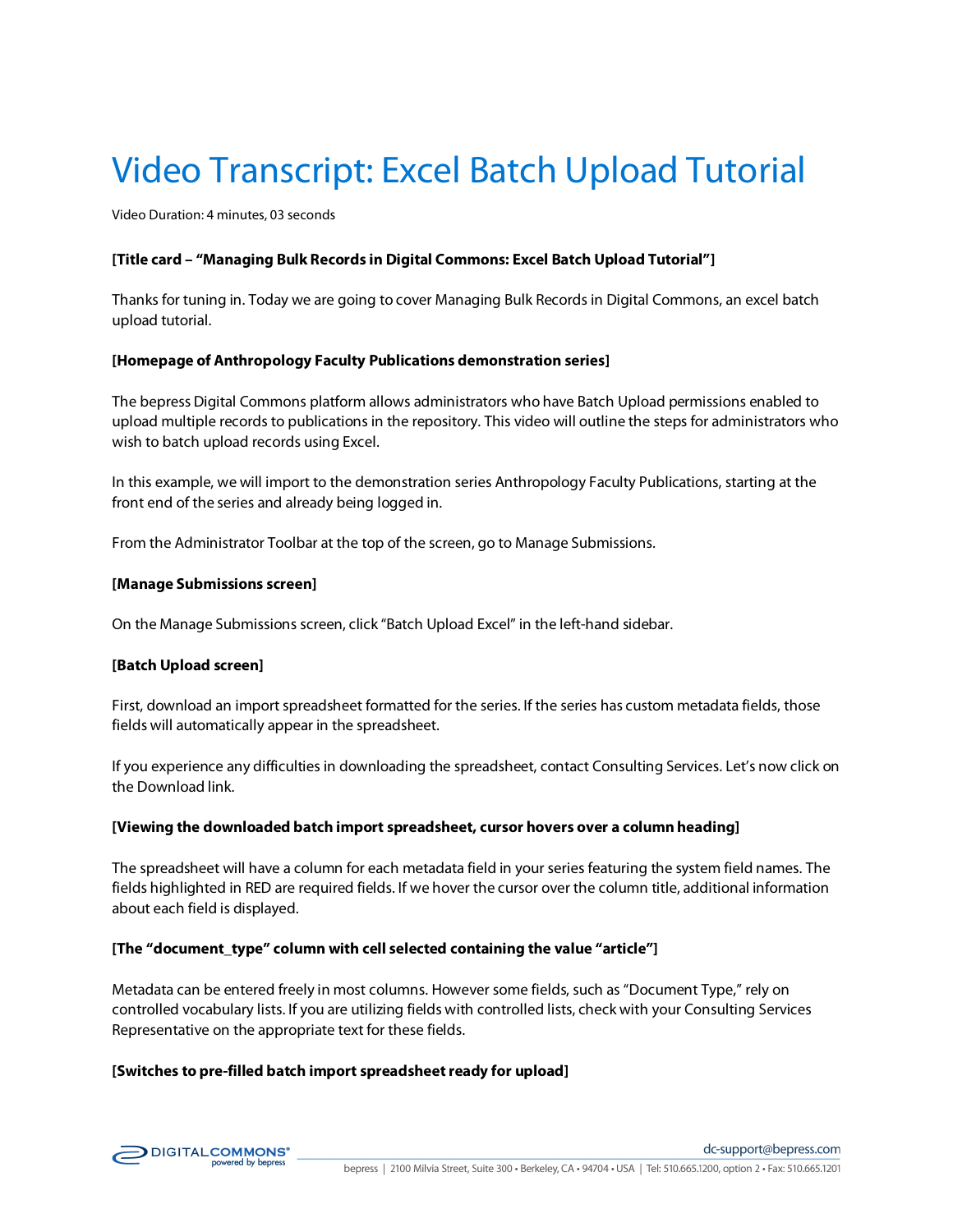In the Excel Batch Upload document, enter one record per row.

This pre-filled sample spreadsheet contains the list of faculty publications from the Anthropology department formatted for import.

The sample spreadsheet contains the metadata for each record we will upload, including the title, full-text URL, author, etc.

If there are more authors than author columns in the spreadsheet, more columns can be added to the spreadsheet, following the format of the existing columns for authors.

# **[The "fulltext\_url" column is highlighted on the pre-filled spreadsheet]**

If importing full-text files, the papers need to be hosted on a publicly accessible server.

# **[A cell is selected containing the value "true" in the "author2\_is\_corporate" column]**

For corporate authors, we would change the value in the "author is corporate" field to "true"

## **[An organization name is entered in a cell in the "author2\_fname" column]**

We'd also enter the organization or other corporate author in the author first name column.

## **[Returns to Batch Upload Excel screen in Digital Commons series]**

Once the spreadsheet is filled out, save it in a .xls format and return to the Batch Upload Excel screen in the browser window.

Here, we will upload the saved spreadsheet in Step 3. First, browse for the file, open it, and click "Upload".

A message will display that the import has been queued. You can use the "Batch status" link in the sidebar at any time to check the status of your upload.

# **[Points out "Update site" link in sidebar]**

When the import completes, the system will send an email confirmation listing the imported records. To publish these submissions, click "Update Site" in the left-hand sidebar of the Manage Submissions or Configuration screen.

# **[Manage Submissions screen with "Queued for update" submissions showing]**

Alternatively, the imported articles can be previewed by going to the Manage Submissions tab in the top toolbar, or by using the link provided in the confirmation email.

When everything looks correct, click "Update site" in the sidebar and all queued articles will be published to the front end of the series.

## **[Batch revise spreadsheet showing placeholder submissions from batch upload]**